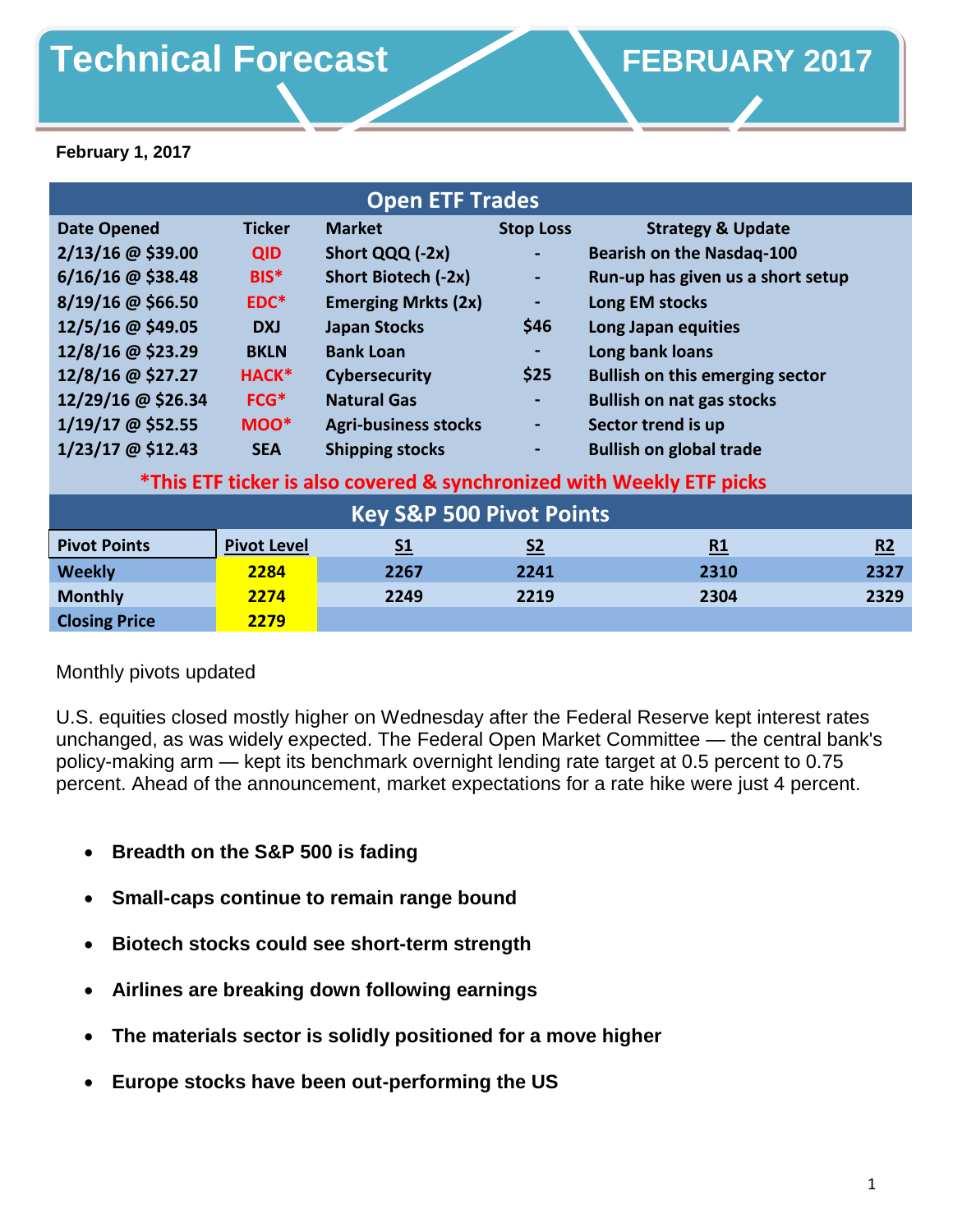#### **How to Trade it:**

While the S&P remains nestled safely within its consolidation range, we are seeing breadth begin to fade. The percentage of stocks above their 50-day moving averages looks to have topped and now has entered into a downtrend. In terms of absolute price changes, the S&P is putting up quite the fight. Price broke of the tight of 2260-2300 but has since retraced that breakout. Prices seem poised to make another run at 2300 but the deteriorating breadth may impact the longevity of it.



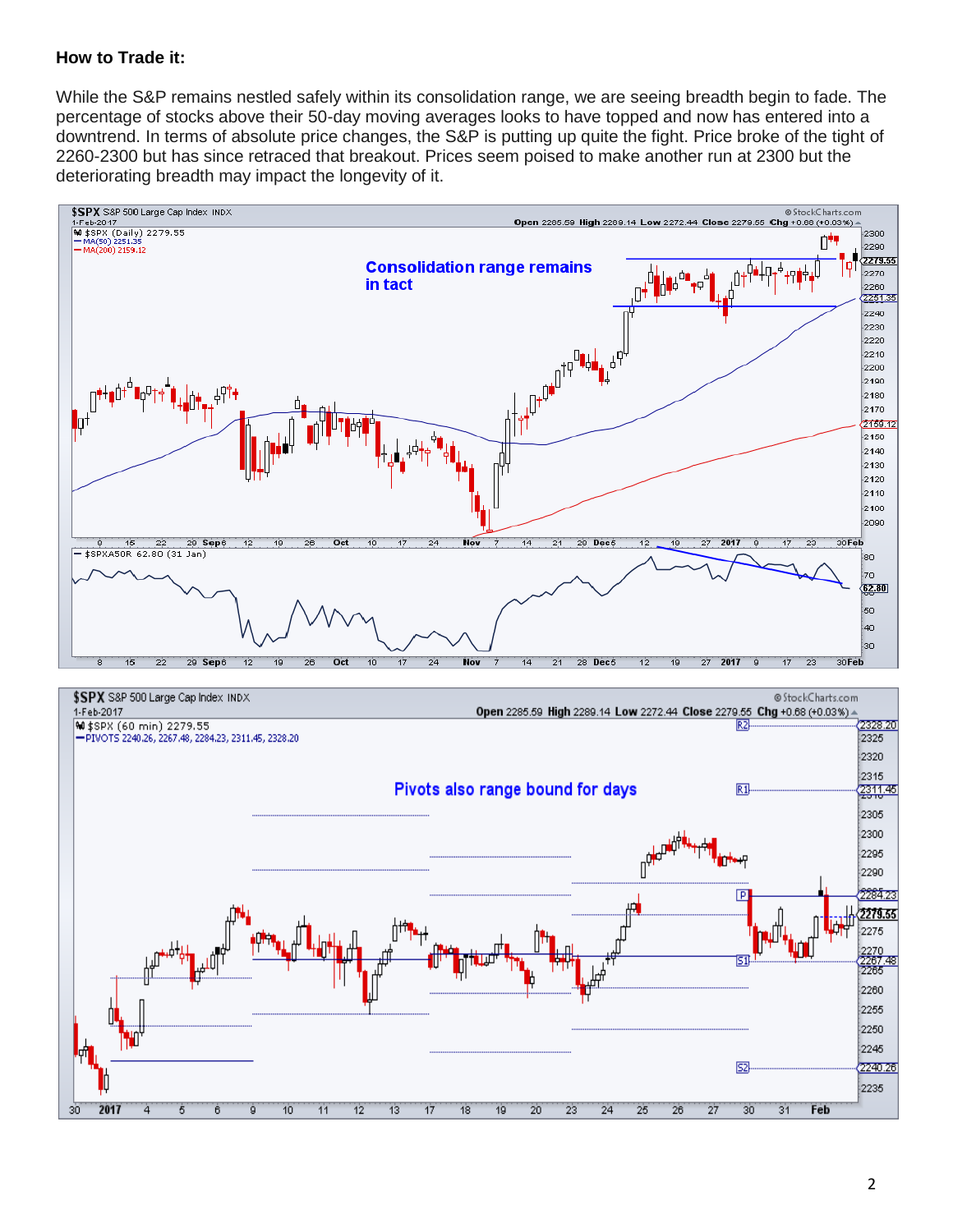#### **Small-Caps (IWM)**

After making all-time highs last month, the Russell continues to trade sideways. In the short-term, \$135 has been support but it may be deteriorating. Longer-term, there may be support around the \$129-130 level because this was the top and an all-time high in June of 2015.



Part of the weakness in IWM can be attributed to the weakening of the Dollar. Below, you can see how closely the relative performance of small-caps to large-caps tracks the greenback.

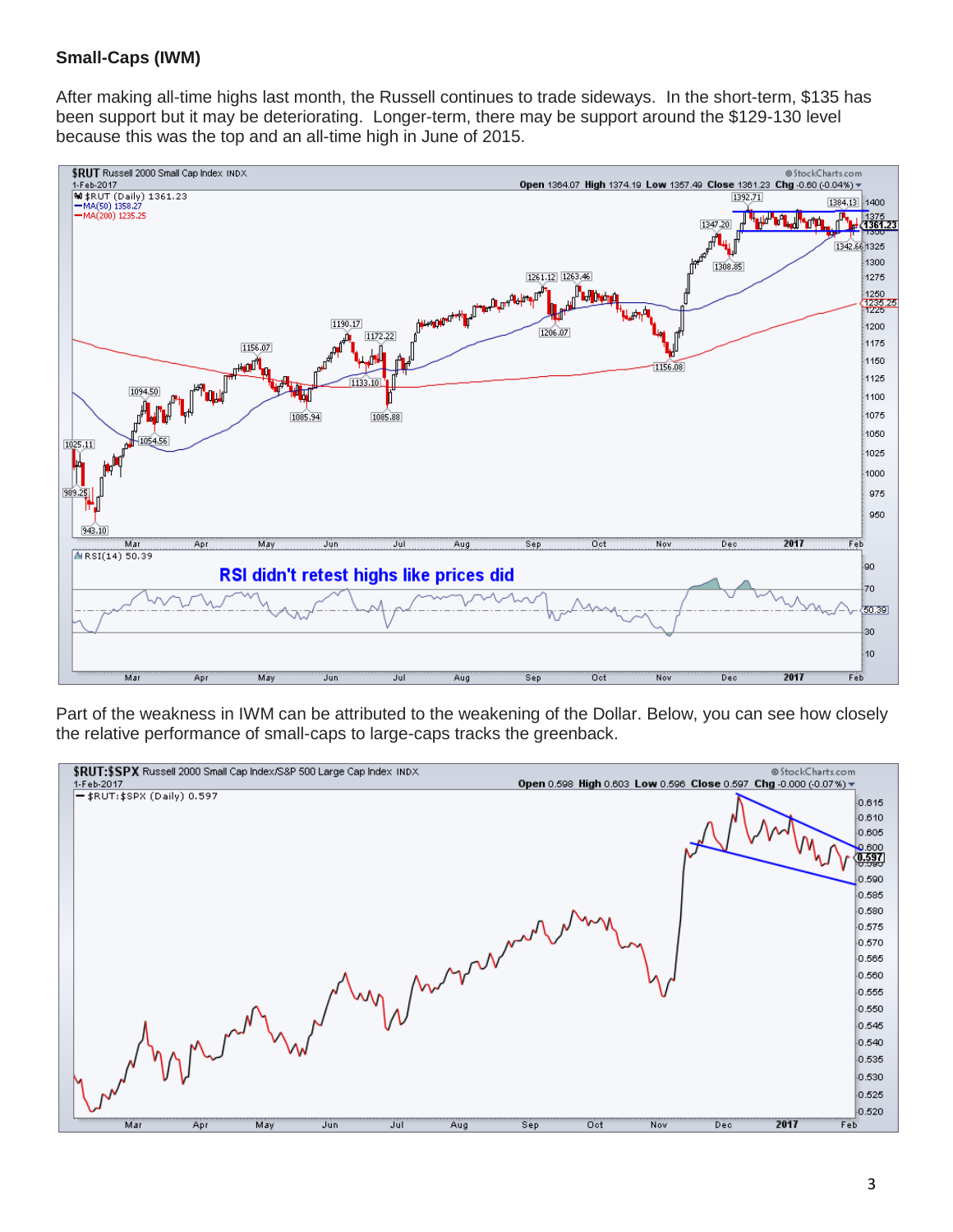# **Biotech (IBB)**

Quite an interesting candle has formed in the biotech ETF this week. On Tuesday, we saw a very bullish candle pattern form which suggests that biotech stocks may be due for a pop. Price are still below resistance but we would keep a close watch for an upside breakout.



### **Airlines (JETS)**

Airlines enjoyed a strong rally following the election but they seem to now be stalling out. Prices traded in a sideways consolidation range since December and prices have finally broken below the 50-day moving average. Weakness in the space was driven by some missed earnings expectations among some of the larger players in the space.